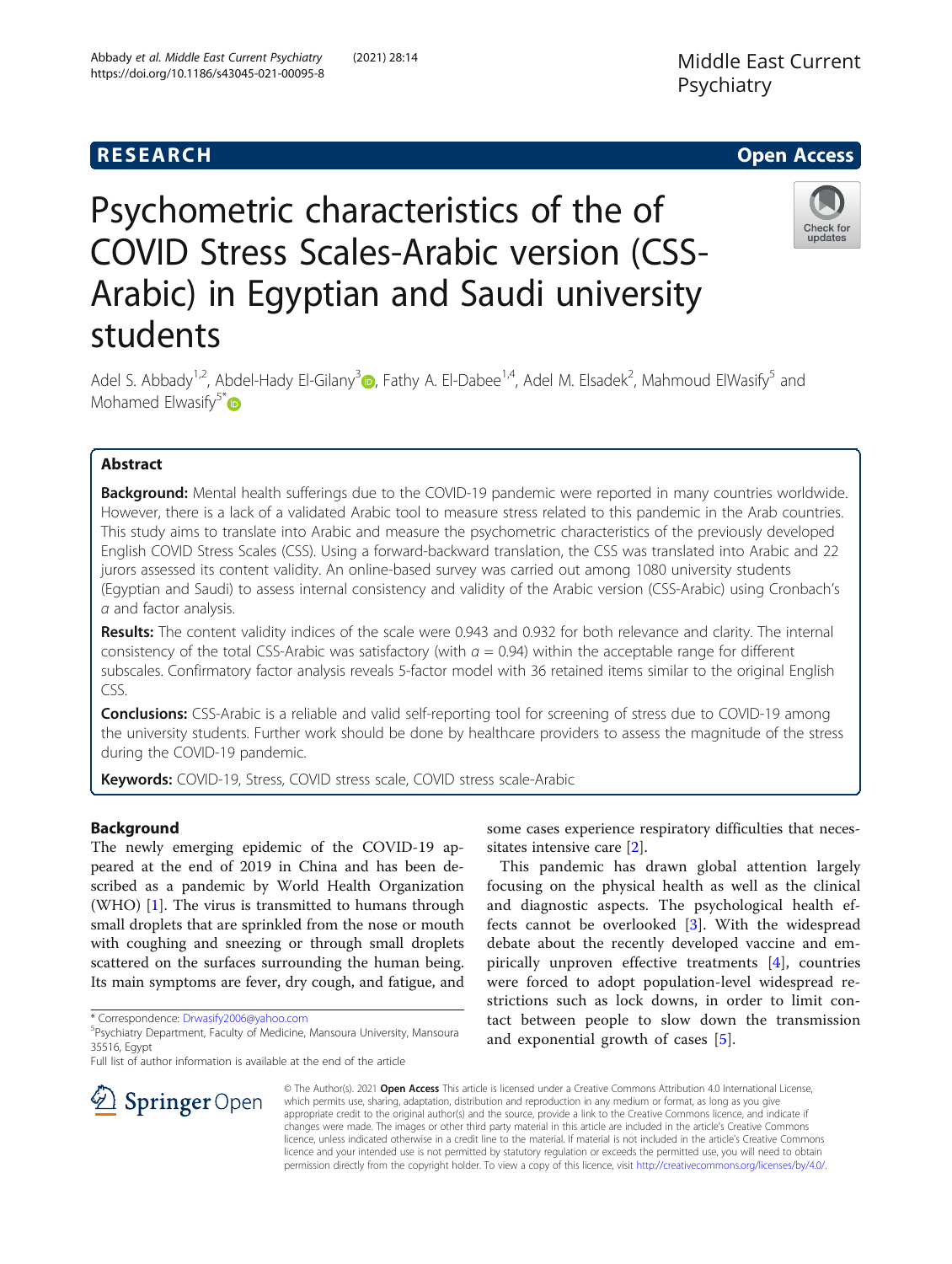The pandemic meets the criteria for a traumatic event and leads to the development of posttraumatic distress syndrome PTSD [\[6](#page-7-0)]. Stress affects one's mental and physical well-being where the individual reflects the stressor and its stressfulness [[7](#page-7-0)]. Stress is compounded by the alarming figures reported by local and international media all the time about the numbers of infections and deaths caused by the emerging COVID-19 virus; people are experiencing widespread panic, anxiety, and tension that humankind had not seen in a long period of time [[8](#page-7-0)]. Many previous studies in different countries including Arabic ones revealed that the extent of the negative psychological effects of COVID-19 pandemic include stress, anxiety, despair, depression, suicidal thinking, sleep disorders, eating disorders, and decreased quality of life [\[9](#page-7-0)–[17\]](#page-7-0).

Taylor et al. [[18\]](#page-7-0) suggested psychological effects of COVID-19 underneath the name of COVID-19 stress syndrome, which is described by distress of becoming infected, distress of being contaminated, distress of foreigners who might be carrying infection (i.e., disease-related xenophobia), distress of the socio-economic consequences of the pandemic, compulsive checking and reassurance-seeking, and traumatic stress symptoms about the pandemic (e.g., nightmares, intrusive thoughts).

Taylor et al. [[18](#page-7-0)] listed that healthcare suppliers should have a valid tool to evaluate the psychological effects of COVID-19 during the pandemic. To the best of the authors' knowledge, the English SCC was not translated into other languages including Arabic.

The current study deals with the psychometric properties of the Arabized version from the stress of the COVID-19 pandemic and thus seeks to provide a scientifically sound measuring instrument based on the reality of Arab culture. Thus, standardization of the scale in the Arab environment opens new horizons for research in the field of diagnosing and measuring the stress associated with the pandemic of the COVID-19 and its psychological effects. This is an essential step in the confrontational strategies and psychotherapy practices. The ideal tool should be psychometrically tested for reliability and validity.

#### Aim of the study

This study aims to translate into Arabic and measure the psychometric characteristics (content validity, internal consistency, and construct or component validity) of the COVID Stress Scales [[18](#page-7-0)] in Egyptian and Saudi samples of university students.

#### **Methods**

#### Study design and date

This cross-section validation study was conducted during the period from 10th July to 23rd August 2020.

#### Subjects

The study was carried out on university students in Mansoura University, Egypt, and King Khalid University, Saudi Arabia.

#### Sample size calculation

There are no absolute rules for the sample size required to validate constructs or study tools due to the various types of tools and the number of their items [\[19](#page-8-0)]. Guidelines for the respondent-to-item ratio ranged from 5:1, 10:1, 15:1, or 30:1 [[20\]](#page-8-0). As larger samples are always better than smaller samples, we will use the respondent-toitem ratio of 30:1 for better confirmatory factor analysis [[19\]](#page-8-0). The scale contains 36 items; thus, the final sample size is 1080 students.

#### Procedures and data collection

Participants were volunteered to enroll using an anonymous online survey, administered by Google Forms to ensure wide reach and easy access. The electronic link was published on social media and student forums; the participants agreed to participate voluntarily without any compensation or incentives. Data were collected anonymously including sociodemographics (e.g., age, sex, nationality, residence, and college) and the Arabic version of COVID-19 stress scale.

The COVID-19 Stress Scales (CSS) prepared by Taylor et al. [\[18](#page-7-0)] consists of 36 items, distributed over five dimensions stable factor, corresponding to scales assessing COVID-related stress and anxiety symptoms: (1) danger and contamination fears (12 items), (2) fears about economic consequences (6 items), (3) xenophobia (6 items), (4) compulsive checking and reassurance seeking (6 items), and (5) traumatic stress symptoms about COVID-19 (6 items). Items were rated on a 5-point scale ranging from 0 (not at all) to 4 (extremely). The scales were intentionally designed so they could be readily adapted for future pandemics. The CSS were developed and initially validated in population-representative samples from Canada and the USA. The scale performed well on various indices of reliability and validity. The scales were inter-correlated, providing evidence of a COVID stress syndrome.

#### Arabic translation of CSS

The English version was translated into the Arabic language by two independent translators, and the two translations were compared to reach an agreed initial version. This initial version was revised from a linguistic,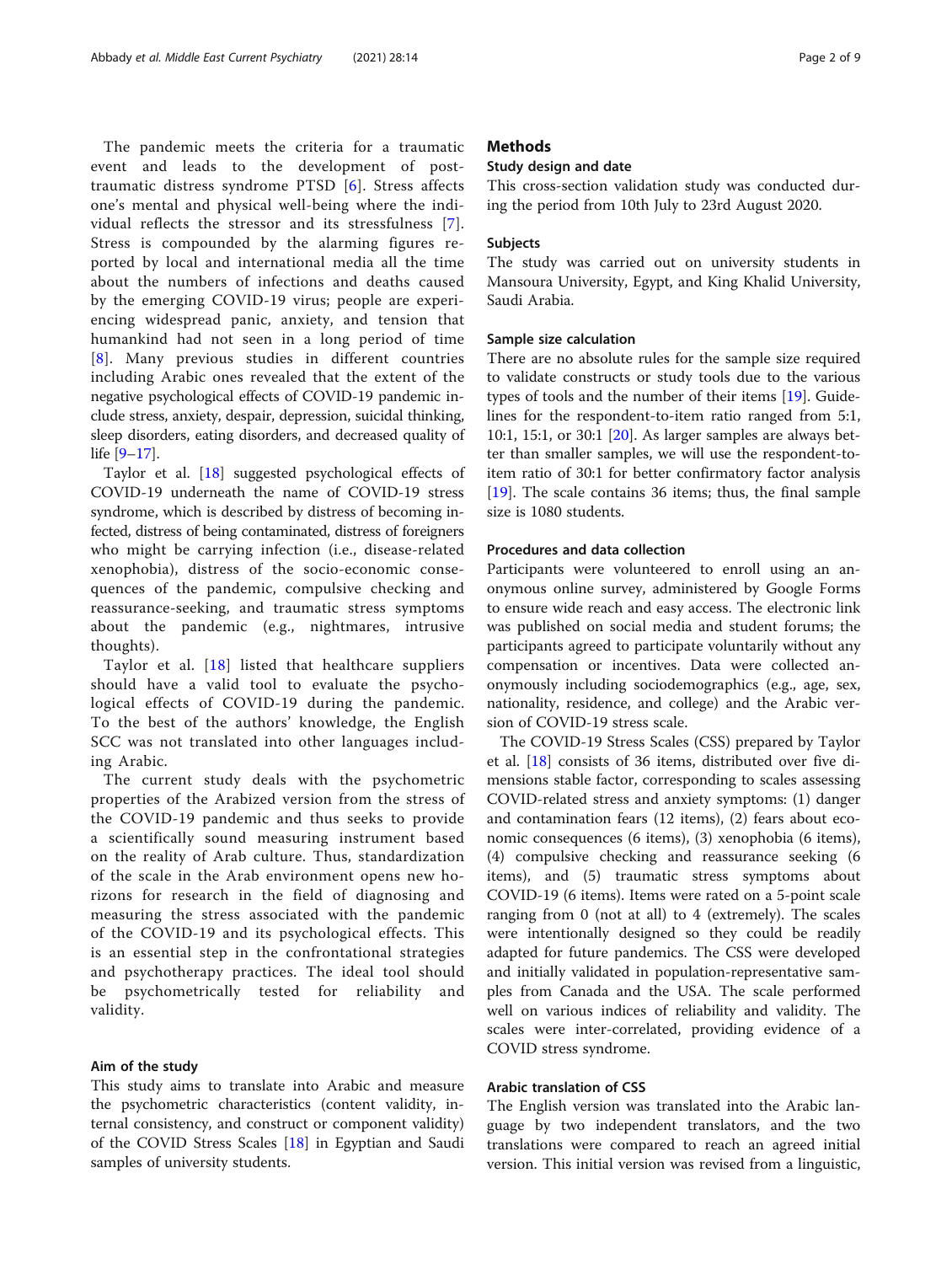grammar, and other perspective. The Arabic version was back translated into the English language again by another two translators unaware about the original English version, to ensure the accuracy of the translation and the consistency of the synonyms and the translation did not differ between the English and Arabic versions [[21](#page-8-0)].

#### Content validity

The content validity indices were estimated by 22 experts (11 Egyptian and 11 Saudi) jurors specialized in psychology, psychiatry, and public health. They included 7 professors, 13 associate professors, and 2 lecturers. The Arabic version of the scale was evaluated for clarity, relevance, and translation of the contents. The experts were asked independently to review each item (clarity and relevance) using three-point ordinal scale and translation using correct or wrong. If wrong, they add their suggestions. The content validity index (CVI) was calculated at the item level (I-CVI), expert level (E-CVI), and scale level (S-CVI).

To obtain the CVI at the item level (I-CVI), the number of experts judging the item as relevant or clear (rating 3) were divided by the total number of experts. The CVI per expert (E-CVI) is calculated by dividing number of items scored 3/total number of items. If the CVI is higher than 0.79, the item was appropriate. If it is between 0.70 and 0.79, it needs revision. If it is less than 0.70, it is eliminated. The CVI for the entire scale (S-CVI) was assessed using the S-CVI with the average approach, by summing all I-CVI for relevancy divided by the number of items. The scale as a tool was considered to be valid if S-CVI greater than or equal to 0.90 [\[22](#page-8-0)].

I-CVI and S-CVI were calculated using the following formulae [\[23](#page-8-0)]:

S – CVI = Sum of the I – CVIs/total number of items

The CVI for each expert (E-CVI) is number of items scored 3 (relevant)/total number of items.

Reliability was assessed in the forms of internal consistency. To test the reliability of the CSS-Arabic, the final version was completed by1080 students. Internal consistency was examined by Cronbach's  $\alpha$  reliability coefficients. Cronbach's  $\alpha$  value of 0.50–0.70 was acceptable, whereas 0.70 or higher shows good homogeneity among the items [\[24](#page-8-0)].

#### Exploratory factor analysis

Exploratory factor analysis of the 36 items was done using RML rotation using MPlus. Parallel analysis was used to determine the number of factors to retain. The selection of goodness-of-fit indices was based on conventional guidelines [\[25\]](#page-8-0).

#### Statistical analysis

Data were analyzed with SPSS version 24 (IBM Corporation, Chicago, IL, USA). Qualitative variables were presented as number and percent, whereas quantitative variables were presented as mean (SD). CVIs were calculated for each item and each expert. Cronbach's  $\alpha$  were calculated to measure the internal consistency between items.  $P \leq 0.05$  was considered statistically significant. Validity and factor analysis were determined using robust maximum likelihood (RML) rotation using MPlus examining the full scale [[26](#page-8-0)]; the researchers used RML because it is robust to departures from a normality distribution of the data sample.

Internal consistency was assessed by Cronbach alpha coefficients  $(\alpha)$ , inter-item correlations and corrected item-total correlations. A Cronbach's α of .70 or higher indicates acceptable reliability [[27\]](#page-8-0). Goodness of fit was assessed according to the following criteria: root mean square error of approximation (RMSEA ≤ .10), comparative fit index (CFI > .90 or more desirably  $\ge$  .95), and standardized root mean square re-sidual (SRMR ≤ .08) [[28,](#page-8-0) [29\]](#page-8-0).

#### Results

Table [1](#page-3-0) shows that the I-CVI ranged from 0.818 to 1.0 in different items of both relevance and clarity. While the E-CVI ranged from 0.722 to 1.0 in different items of both relevance and clarity. The S-CVIs were 0.943 and 0.932 for relevance and clarity, respectively.

The mean age of participating students was  $20.8 \pm 1.9$ years, 76.95 are females, 55% are Egyptians, 57.6% of rural residence, and 40.3% are enrolled arts and humanities faculties (Table [2\)](#page-4-0).

Table [3](#page-4-0) displays the exploratory factor analysis of the resulting of the 36 items. Good fit is indicated by SRMR (0.04) ≤ .08, RMSEA (0.07) ≤ .08, SRMR = 0.03 ≥ .95, and CFI (0.90)  $\geq$  .90. The first five eigenvalues were as follows: 12.90, 2.97, 2.49, 1.67, and 1.31.

Table [4](#page-5-0) shows the first-order confirmatory factor analysis conducted for identifying the measurability of implicit structures of danger and contamination, socioeconomic consequences, xenophobia, traumatic stress, and compulsive checking parameters used for CSS is depicted in Fig. [1.](#page-5-0) All of modification indication of the model have goodness of fit ( $\chi^2$  = 2642.742, SRMR = 0.05, CFI = 0.91, TLI = 0.90, RMSEA = 0.07). Also, the second order confirmatory factor analysis for CSS indicating the structural of danger and contamination, socio-economic consequences, xenophobia, traumatic stress, and compulsive checking parameters dimensions with the one dimension of CSS is constructed and depicted in Fig. [2.](#page-6-0) All of modification indication of the model have goodness of fit ( $\chi^2$  = 2681.171, SRMR = 0.05, CFI = 0.90, TLI = 0.90, RMSEA =  $0.08$ ).

I – CVI = Number of experts rating the item  $3$ /total number of experts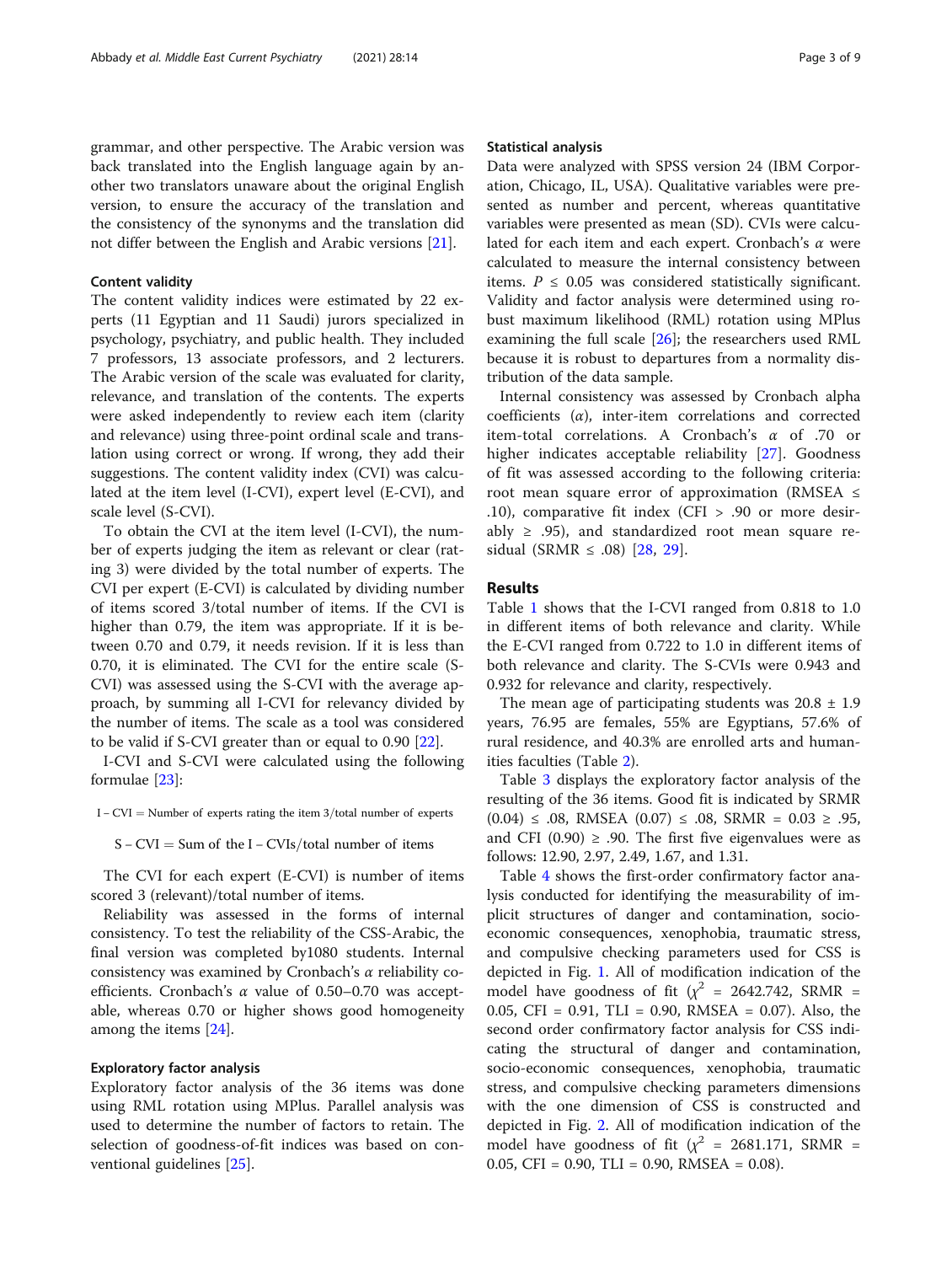| Item           | I-CVI for relevance | I-CVI for clarity | Expert         | E-CVI for relevance | E-CVI for clarity |
|----------------|---------------------|-------------------|----------------|---------------------|-------------------|
| $\mathbf{1}$   | 0.909               | 1.0               | $\mathbf{1}$   | $1.0\,$             | $1.0\,$           |
| $\sqrt{2}$     | 0.909               | $1.0\,$           | $\overline{2}$ | 0.917               | 0.861             |
| $\mathsf{3}$   | 0.864               | 0.909             | $\mathsf{3}$   | 0.975               | 0.833             |
| $\overline{4}$ | 0.818               | 0.955             | $\overline{4}$ | $1.0\,$             | 0.972             |
| 5              | 0.955               | 0.955             | 5              | 0.944               | 0.917             |
| 6              | 0.909               | 0.864             | 6              | $1.0\,$             | $1.0\,$           |
| 7              | 0.955               | $1.0\,$           | $\overline{7}$ | 0.975               | $1.0\,$           |
| 8              | 0.909               | 0.955             | 8              | 0.972               | $1.0\,$           |
| 9              | 0.818               | $1.0\,$           | 9              | $1.0\,$             | $1.0\,$           |
| 10             | 0.864               | 0.955             | $10$           | 1.0                 | 1.0               |
| 11             | 0.909               | $1.0\,$           | $11$           | $1.0\,$             | $1.0\,$           |
| 12             | 0.818               | 0.955             | 12             | 0.972               | $1.0\,$           |
| 13             | 1.0                 | 0.909             | $13$           | 0.722               | 0.722             |
| 14             | $1.0\,$             | 0.864             | 14             | 0.972               | $1.0\,$           |
| 15             | $1.0\,$             | 0.909             | 15             | 0.944               | $1.0\,$           |
| 16             | 0.818               | 0.864             | 16             | 0.944               | 0.975             |
| 17             | 0.955               | 0.909             | $17\,$         | .944                | $1.0\,$           |
| 18             | 0.955               | 0.955             | $18$           | 0.722               | 0.7.22            |
| 19             | 0.955               | 0.909             | 19             | 0.944               | 0.806             |
| $20\,$         | 0.955               | 0.909             | $20\,$         | 0.944               | $1.0\,$           |
| 21             | 0.955               | 0.909             | $21\,$         | 0.806               | 0.975             |
| 22             | 0.955               | 0.909             | $22\,$         | $1.0\,$             | $1.0\,$           |
| 23             | $1.0\,$             | 0.909             |                |                     |                   |
| 24             | 0.909               | 0.909             |                |                     |                   |
| 25             | 1.0                 | 0.909             |                |                     |                   |
| 26             | $1.0\,$             | 0.818             |                |                     |                   |
| $27\,$         | 1.0                 | 0.864             |                |                     |                   |
| 28             | 0.955               | 0.909             |                |                     |                   |
| 29             | $1.0\,$             | 0.909             |                |                     |                   |
| $30\,$         | $1.0\,$             | 0.909             |                |                     |                   |
| 31             | $1.0\,$             | 0.955             |                |                     |                   |
| 32             | 1.0                 | 0.955             |                |                     |                   |
| 33             | 0.909               | 0.955             |                |                     |                   |
| 34             | 1.0                 | $1.0\,$           |                |                     |                   |
| 35             | $1.0\,$             | $1.0\,$           |                |                     |                   |
| 36             | 1.0                 | 0.955             |                |                     |                   |
| Total scale    | 0.943               | 0.932             |                |                     |                   |

<span id="page-3-0"></span>Table 1 Content validity indices (per item, per expert, and total scale) for both relevance and clarity of the SCC-Arabic

CVI Content validity index, I Item, E Expert

Table [5](#page-6-0) presents Cronbach alpha coefficients for the scales. The coefficients were > 0.80, indicating good to excellent.

#### **Discussion**

At the time of writing, the coronavirus pandemic is the most important health problem worldwide, with the starting of the second wave and emergence of new strains of the virus. Apart from its impacts on physical health, COVID-19 also has significant effects on mental health. The development of the vaccines does not alleviate the psychological effects of the COVID-19. Few tools are available for assessment of these psychological consequences in Arabic countries. The only available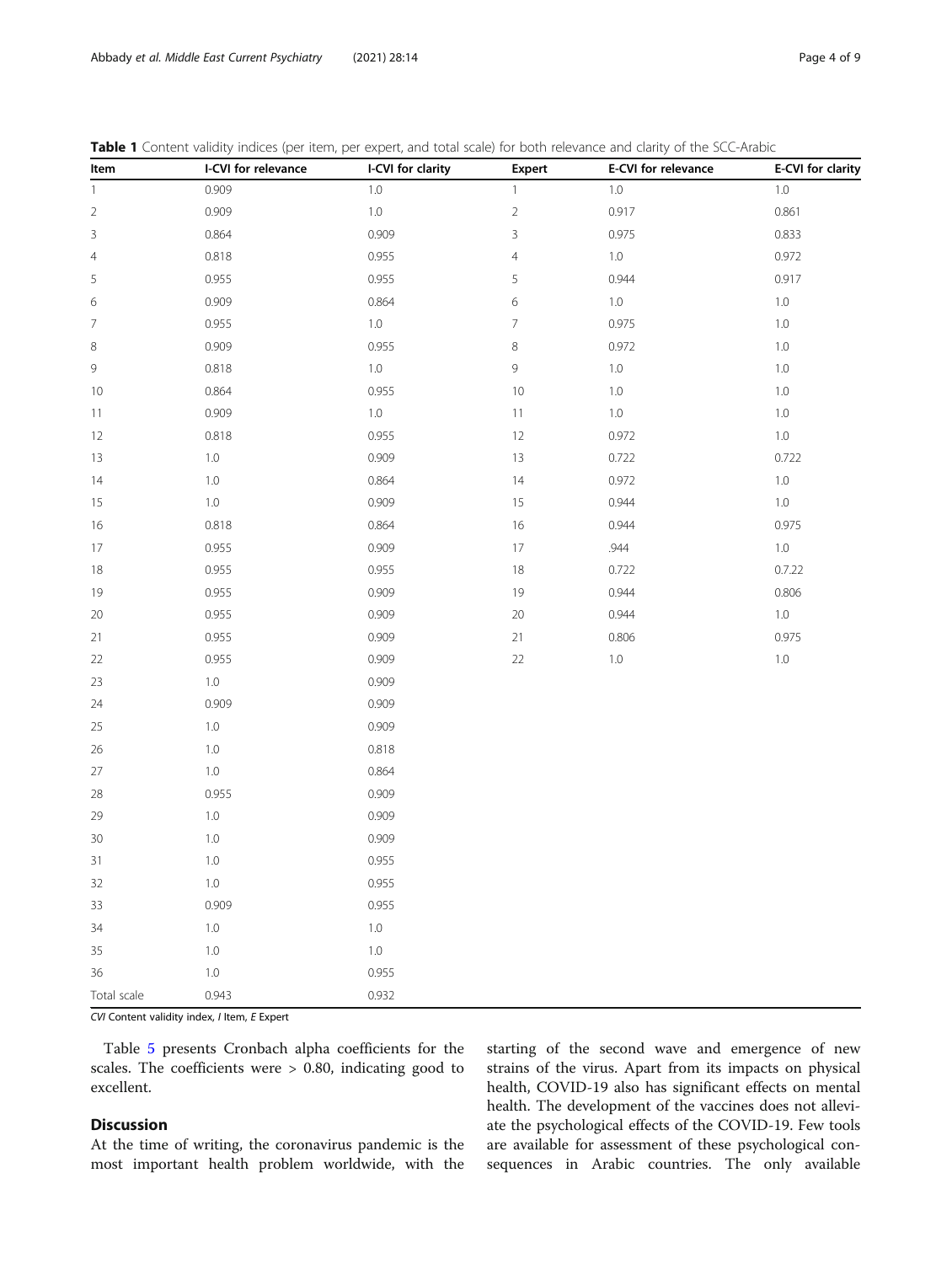<span id="page-4-0"></span>Table 2 Sociodemographic characteristics of studied students (1080)

Table 3 Exploratory factor analysis and factor loadings of the SCC-Arabic

|                                     | N(%)          |  |  |
|-------------------------------------|---------------|--|--|
| Age                                 |               |  |  |
| Mean (SD)                           | 20.8(1.9)     |  |  |
| Median (minimum-maximum)            | $20.0(17-36)$ |  |  |
| Sex                                 |               |  |  |
| Male                                | 249 (23.1)    |  |  |
| Female                              | 831 (76.9)    |  |  |
| Nationality                         |               |  |  |
| Egypt                               | 594 (55.0)    |  |  |
| Saudi Arabia                        | 486 (45.0)    |  |  |
| Residence                           |               |  |  |
| Urban                               | 622 (57.6)    |  |  |
| Rural                               | 458 (42.4)    |  |  |
| Faculty                             |               |  |  |
| Medicine                            | 306 (28.3)    |  |  |
| Other health faculties <sup>a</sup> | 175 (16.2)    |  |  |
| Other practical <sup>b</sup>        | 164 (15.2)    |  |  |
| Arts and humanities <sup>c</sup>    | 435 (40.3)    |  |  |

<sup>a</sup>Dentistry, pharmacy, nursing, and health sciences

<sup>b</sup>Veterinary, sciences, engineering, and agriculture

c Commerce, arts, laws, and education

validated tools are the Arabic Fear of COVID-19 Scale (FCV-19S) [\[30](#page-8-0)] and the Arabic version of COVID-19 Anxiety Scale (CAS) [\[31\]](#page-8-0). CSS is the first tool that evaluates various aspects of psychological consequences of COVID related to five domains: COVID danger and contamination fears, COVID fears about economic consequences, COVID xenophobia, COVID compulsive checking and reassurance seeking, and COVID traumatic stress symptoms.

Content validity index (CVI) is the most commonly used method to calculate content validity quantitatively. There are multiple methods for testing content validity [[32\]](#page-8-0). The most common method for measuring content validity is calculating the item level CVI (I-CVI). This paper considered the I-CVI, expert-level CVI (E-CVI), and scale CVI (S-CVI) since the S-CVI is an average score that can be skewed by outliers. It is important to distinguish between content validity at the item level and at the scale level [[22\]](#page-8-0).

The number of experts  $(n = 22)$  was considered adequate for content validation [\[33](#page-8-0), [34\]](#page-8-0). An I-CVI of 0.78 or higher is considered excellent. It was concluded that individual items were important and relevant to measuring the content validity. The minimum acceptable S-CVI is considered to be any value between 0.80 and 0.90 [[22](#page-8-0), [34\]](#page-8-0). In the current study, the CVIs are satisfactory for

| ltem number    | <b>Scales</b> | ı    | II   | Ш    | IV   | ٧    |
|----------------|---------------|------|------|------|------|------|
| 1              | DT            | 0.56 | 0.05 | 0.01 | 0.04 | 0.22 |
| $\overline{c}$ | DT            | 0.42 | 0.04 | 0.02 | 0.06 | 0.17 |
| 3              | DT            | 0.52 | 0.04 | 0.07 | 0.01 | 0.05 |
| 4              | DT            | 0.60 | 0.03 | 0.02 | 0.05 | 0.03 |
| 5              | DT            | 0.42 | 0.14 | 0.03 | 0.07 | 0.1  |
| 6              | DT            | 0.51 | 0.11 | 0.07 | 0.02 | 0.01 |
| 7              | DT            | 0.73 | 0.01 | 0.05 | 0.06 | 0.01 |
| 8              | DT            | 0.71 | 0.03 | 0.00 | 0.14 | 0.11 |
| 9              | DT            | 0.62 | 0.05 | 0.01 | 0.20 | 0.00 |
| 10             | DT            | 0.76 | 0.02 | 0.03 | 0.10 | 0.03 |
| 11             | DT            | 0.61 | 0.13 | 0.05 | 0.06 | 0.01 |
| 12             | DT            | 0.69 | 0.19 | 0.10 | 0.17 | 0.09 |
| 13             | SE            | 0.03 | 0.74 | 0.01 | 0.15 | 0.05 |
| 14             | SE            | 0.06 | 0.84 | 0.03 | 0.04 | 0.00 |
| 15             | SE            | 0.09 | 0.76 | 0.04 | 0.01 | 0.04 |
| 16             | SE            | 0.09 | 0.71 | 0.03 | 0.14 | 0.15 |
| 17             | SE            | 0.05 | 0.77 | 0.00 | 0.07 | 0.01 |
| 18             | <b>SE</b>     | 0.06 | 0.67 | 0.00 | 0.11 | 0.21 |
| 19             | X             | 0.03 | 0.18 | 0.66 | 0.00 | 0.04 |
| 20             | Χ             | 0.05 | 0.04 | 0.73 | 0.05 | 0.01 |
| 21             | Χ             | 0.01 | 0.05 | 0.91 | 0.05 | 0.00 |
| 22             | Χ             | 0.03 | 0.04 | 0.89 | 0.01 | 0.04 |
| 23             | Χ             | 0.16 | 0.02 | 0.78 | 0.10 | 0.03 |
| 24             | Χ             | 0.10 | 0.15 | 0.49 | 0.28 | 0.11 |
| 25             | Т             | 0.17 | 0.02 | 0.10 | 0.60 | 0.01 |
| 26             | Τ             | 0.24 | 0.01 | 0.00 | 0.49 | 0.13 |
| 27             | Τ             | 0.06 | 0.04 | 0.01 | 0.84 | 0.05 |
| 28             | Τ             | 0.13 | 0.01 | 0.02 | 0.68 | 0.12 |
| 29             | Τ             | 0.02 | 0.06 | 0.02 | 0.75 | 0.03 |
| 30             | Τ             | 0.01 | 0.01 | 0.01 | 0.74 | 0.11 |
| 31             | CH            | 0.05 | 0.06 | 0.07 | 0.20 | 0.67 |
| 32             | CH            | 0.04 | 0.08 | 0.09 | 0.04 | 0.67 |
| 33             | CH            | 0.01 | 0.03 | 0.01 | 0.09 | 0.73 |
| 34             | CH            | 0.01 | 0.07 | 0.09 | 0.17 | 0.52 |
| 35             | CH            | 0.07 | 0.01 | 0.01 | 0.2  | 0.63 |
| 36             | CH            | 0.06 | 0.03 | 0.10 | 0.00 | 0.63 |

Boldface indicates salient (> .30) loading

DT Danger and contamination, SE Socio-economic consequences, X Xenophobia, T Traumatic stress, CH Compulsive checking

relevance and clarity ranged from 0.8 to 1.0 for I-CVI, E-CVI, and S-CVI.

The current study revealed that the Cronbach alphas of the different domains are satisfactory and ranged from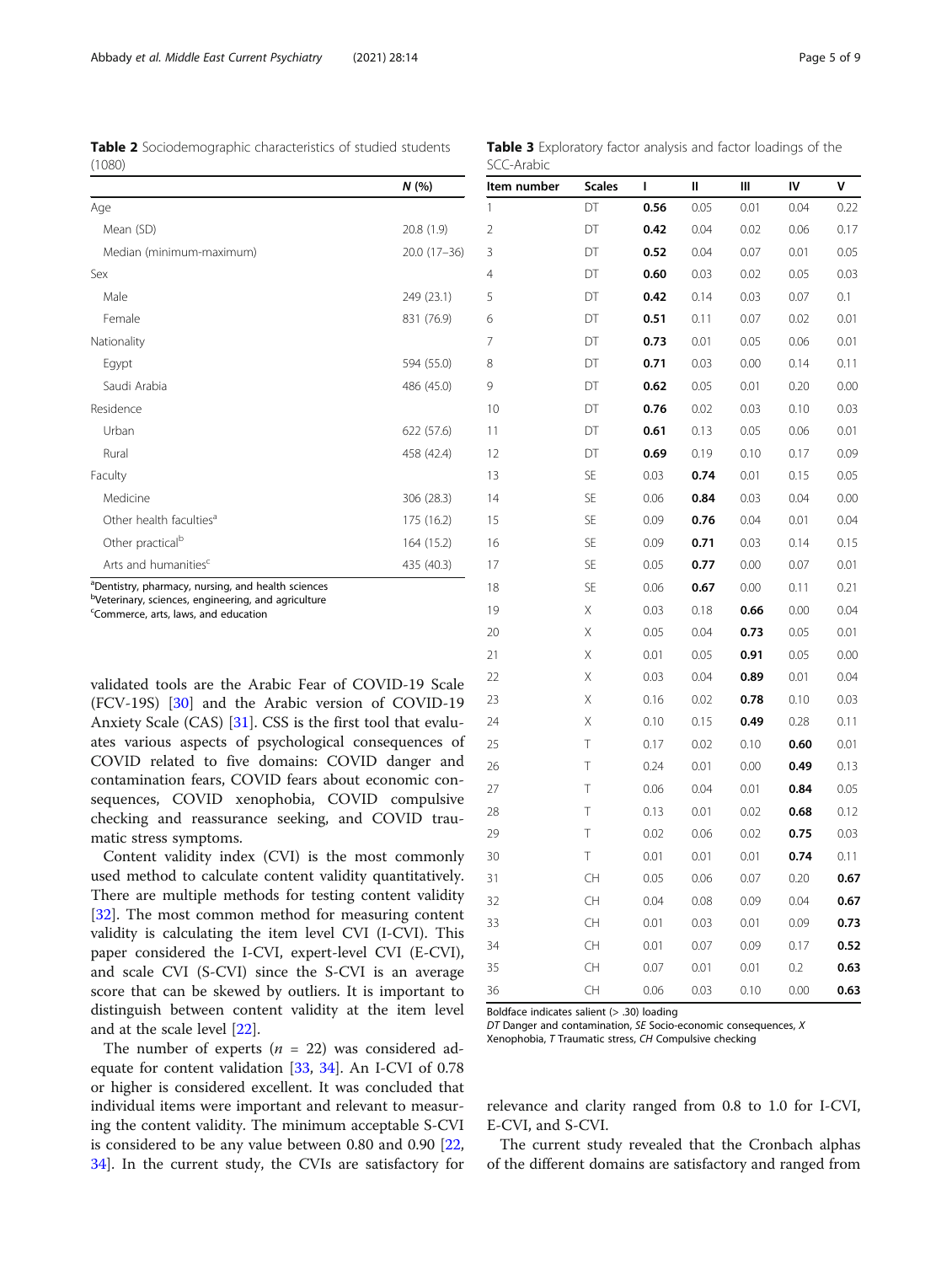<span id="page-5-0"></span>Table 4 Findings of first and second order confirmatory factor analysis for CSS-Arabic

| Measurement $\chi^2$                                                    |  |  |  |  |      |      | df $\chi^2$ /df SRMR CFI TLI RMSEA |
|-------------------------------------------------------------------------|--|--|--|--|------|------|------------------------------------|
| First-order confirmatory factor analysis                                |  |  |  |  |      |      |                                    |
| CSS-Arabic 2642.742 584 4.525 0.05 0.91 0.90                            |  |  |  |  |      |      | 0.07                               |
| Second-order confirmatory factor analysis                               |  |  |  |  |      |      |                                    |
| CSS-Arabic 2681.171 586 4.575 0.05                                      |  |  |  |  | 0.90 | O 90 | 0.08                               |
| RMR Root mean square residual, CFI Bentler's Comparative Fit Index, TLI |  |  |  |  |      |      |                                    |

Tucker-Lewis index, RMSEA Root mean square error of approximation

0.86 to 0.91. These are comparable to those of the original English version of SCC. Cronbach alphas ranged from 0.83 to 0.94 in the Canadian sample and from 0.86 to 0.95 in the US sample [\[18](#page-7-0)].

Factor analysis revealed 5-factor loading. This analysis using the total score and the all five factors would likely yield the most clinically reliable information regarding COVID-19 stress severity, particularly when used in population-based samples. Exploratory factor analysis was done using RML rotation using MPlus; good fit is indicated by SRMR (0.05)  $\leq$  .08, RMSEA (0.07)  $\leq$  .08, TLI =  $0.90 \leq .90$ , and CFI  $(0.91) \leq .90$ . Also, findings of first and second order confirmatory factor analysis for CSS resulted the 5-factor model from the sample was tested. CFA solution performed gives goodness of fit in modification indication.

The obtained results are in harmony with that detected by Taylor et al. [\[18](#page-7-0)] who demonstrated that parallel analysis indicated a 5-factor solution, rather than a 6 factor solution in which each factor corresponded to each of the six scales of the CSS. The first six Eigen values were as follows: 15.84, 2.86, 2.06, 1.58, 1.55, and 0.88. The model performed well in terms of the goodness-of-fit and indicates RMSEA = 0.050 (90% confidence interval 0.049−0.051), SRMR = 0.042, and CFI = .93.

The results of the SCC-Arabic's internal consistency revealed a good to excellent Cronbach's α coefficient.

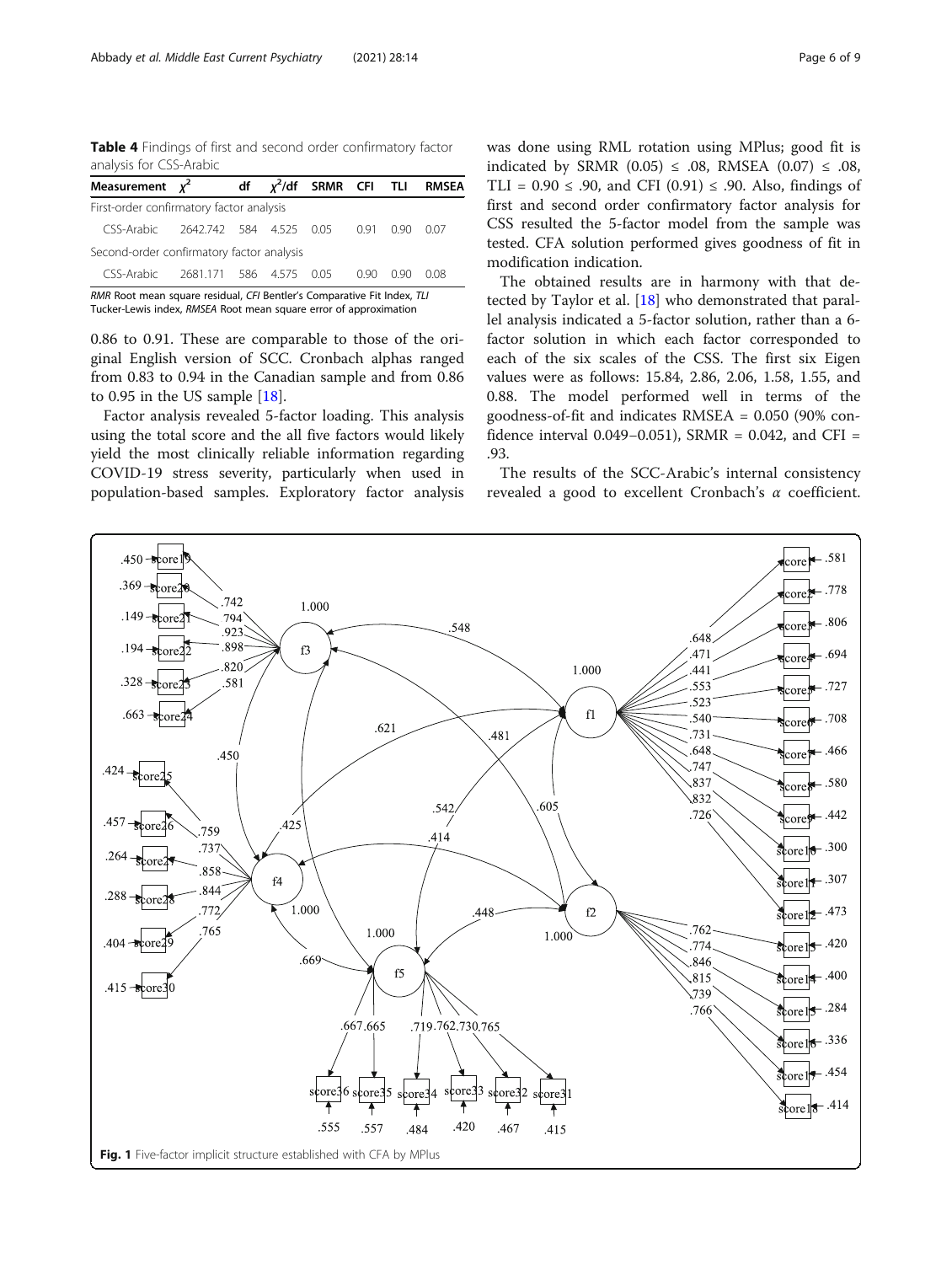<span id="page-6-0"></span>

The alphas of the different domains ranged from 0.86 to 0.91 with a total scale coefficient of 0.94. These findings are comparable to coefficients of the original English scale (with  $\alpha$  ranging from 0.80 to 0.93 for different domains) in both Canadian and US populations [\[18](#page-7-0)].

### Table 5 Cronbach alphas of CSS-Arabic

| <b>Subscales of CSS-Arabic</b>   | Cronbach alphas |  |  |  |
|----------------------------------|-----------------|--|--|--|
| COVID danger and contamination   | 0.90            |  |  |  |
| COVID socioeconomic consequences | 0.91            |  |  |  |
| COVID xenophobia                 | 0.90            |  |  |  |
| COVID traumatic stress           | 0.91            |  |  |  |
| COVID compulsive checking        | 0.86            |  |  |  |
| Total CSS-Arabic                 | 0.94            |  |  |  |

#### Limitations

First, the study was conducted using online modalities, which might make the measure inaccessible to some individuals. However, given the requirement of quarantine and physical distancing, online surveys might be the only option during certain periods of a pandemic. This may have introduced selection bias, where only those who received the study link had the chance to participate.

Second, participants were recruited only from university students who have accessibility to internet. Also, they were not representative of the adult population in both countries. Future studies involving more diverse adult samples from different countries would help further establish the validity and utility of CSS-Arabic. Third, test-retest and inter-rater reliabilities as well as scale sensitivity and specificity were not examined for the SCC-Arabic. Finally, there was no evidence of convergent or discriminant validity.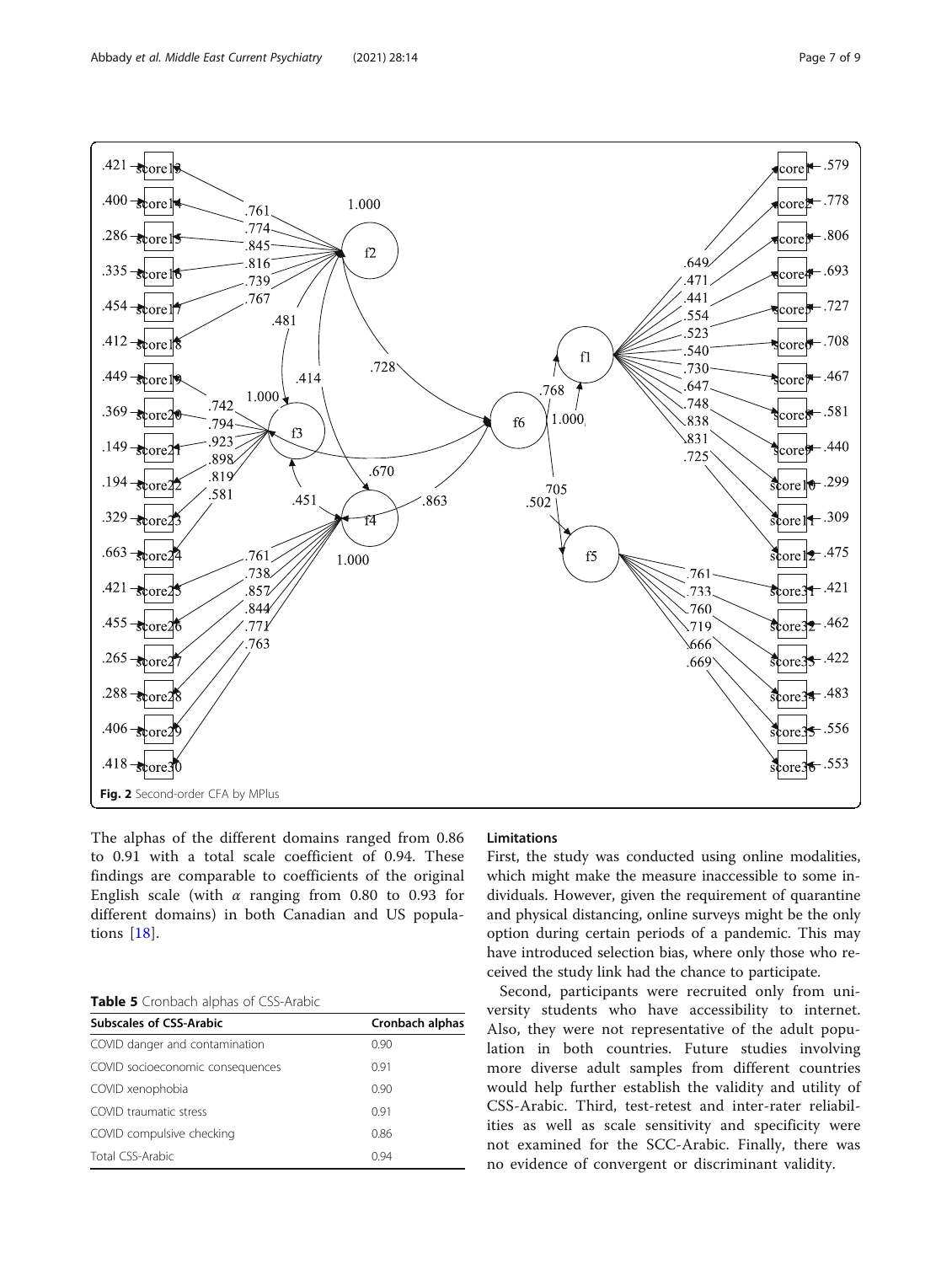#### <span id="page-7-0"></span>Conclusions

The findings show that the Arabic CSS had a multidimensional structure, good internal consistency, and good construct validity. The authors believe that the CSS-Arabic is a potentially useful instrument that can be used by healthcare providers to assess the magnitude of the stress during the COVID-19 pandemic. It may provide comprehensive information regarding stress and anxiety of an individual because of its multidimensional structure. However, the CSS is long and takes a longer time to complete.

#### Abbreviations

COVID-19: Coronavirus disease; CSS: COVID Stress Scales; CVI: Content validity index; I-CVI: Item content validity index; E-CVI: Expert content validity index; DT: Danger and contamination; SE: Socio-economic consequences; X: Xenophobia; T: Traumatic stress; CH: Compulsive checking; RMR: Root mean square residual; CFI: Bentler's Comparative Fit Index; TLI: Tucker-Lewis index; RMSEA: Root mean square error of approximation

#### Supplementary Information

The online version contains supplementary material available at [https://doi.](https://doi.org/10.1186/s43045-021-00095-8) [org/10.1186/s43045-021-00095-8.](https://doi.org/10.1186/s43045-021-00095-8)

Additional file 1. Arabic CSS Additional file 2.

Additional file 3.

#### Acknowledgements

We are appreciative to all university students that participated in the research.

#### Authors' contributions

A.A.: Contributed in designing research methodology and acquisition, analysis, and interpretation of data. A.E: Research design and data analysis and interpretation. F.E: Contributed in idea of the research and design of the work. A.E: Research design and practical part of the study. MA. E: Research design and practical part of the study. M.E: Conception of research idea and revision of results and manuscript for intellectual contents. All authors read the final manuscript and agreed about its contents. All authors have read and approved the manuscript.

#### Funding

None

#### Availability of data and materials

Data are available upon request from the corresponding author. Also, CSS-Arabic is available as an Additional file 1.

#### **Declarations**

#### Ethics approval and consent for participate

In agreement with the Declaration of Helsinki, the proposal was approved by the Institutional Review Board (IRB), Faculty of Medicine, Mansoura University (code R.20.07.953). A written informed consent was obtained from all students who were willing to participate in the study after ensuring confidentiality. Approval and license to translate the original SCC was obtained from the corresponding author (see Additional file 2).

#### Consent for publication

Not applicable.

Competing interests None

#### Author details

<sup>1</sup>College of Education, King Khalid University, Abha, Saudi Arabia. <sup>2</sup>College of Education, Aswan University, Aswan, Egypt. <sup>3</sup> Faculty of Medicine, Mansoura University, Mansoura, Egypt. <sup>4</sup> College of Education, Sohag University, Sohag, Egypt. <sup>5</sup>Psychiatry Department, Faculty of Medicine, Mansoura University, Mansoura 35516, Egypt.

#### Received: 8 January 2021 Accepted: 23 February 2021 Published online: 08 March 2021

#### References

- 1. World Health Organization (2020) WHO announces COVID-19 outbreak a pandemic . Available at: [https://www.euro.who.int/en/health-topics/health](https://www.euro.who.int/en/health-topics/health-emergencies/coronavirus-covid-19/news/news/2020/3/who-announces-covid-19-outbreak-a-pandemic)[emergencies/coronavirus-covid-19/news/news/2020/3/who-announces](https://www.euro.who.int/en/health-topics/health-emergencies/coronavirus-covid-19/news/news/2020/3/who-announces-covid-19-outbreak-a-pandemic)[covid-19-outbreak-a-pandemic](https://www.euro.who.int/en/health-topics/health-emergencies/coronavirus-covid-19/news/news/2020/3/who-announces-covid-19-outbreak-a-pandemic).
- 2. Li Q, Guan X, Wu P, Wang X, Zhou L, Tong Y, Xing X (2020) Early transmission dynamics in Wuhan, China, of novel coronavirus–infected pneumonia. N Engl J Med 382:1199–1207. [https://doi.org/10.1056/NEJMoa2](https://doi.org/10.1056/NEJMoa2001316) [001316](https://doi.org/10.1056/NEJMoa2001316)
- 3. Satici B, Gocet-Tekin E, Deniz ME et al (2020) Adaptation of the Fear of COVID-19 Scale: Its association with psychological distress and life satisfaction in Turkey. Int J Ment Health Addict. [https://doi.org/10.1007/s114](https://doi.org/10.1007/s11469-020-00294-0) [69-020-00294-0](https://doi.org/10.1007/s11469-020-00294-0) Advance online publication
- 4. Rome BN, Avorn J (2020) Drug evaluation during the Covid-19 pandemic. N Engl J Med 382:2280–2282. <https://doi.org/10.1056/NEJMp2009457>
- 5. Atalan A (2020) Is the lockdown important to prevent the COVID-19 pandemic? Effects on psychology, environment and economy-perspective. Ann Med Surg 56:38–42. <https://doi.org/10.1016/j.amsu.2020.06.010>
- 6. Restauri N, Sheridan A (2020) Burnout and posttraumatic stress disorder in the coronavirus disease 2019 (COVID-19) pandemic: intersection, impact, and interventions. J Am Coll Radiol 17:921–926. [https://doi.org/10.1016/j.ja](https://doi.org/10.1016/j.jacr.2020.05.021) [cr.2020.05.021](https://doi.org/10.1016/j.jacr.2020.05.021)
- 7. Whitehead BR (2020) COVID-19 as a stressor: pandemic expectations, perceived stress, and negative affect in older adults. J Gerontol B:gbaa153. <https://doi.org/10.1093/geronb/gbaa153>
- 8. Thirumalaisamy PV, Christian GM (2020) The COVID-19 epidemic. Trop Med Int Health 25(3):278–280. <https://doi.org/10.1111/tmi.13383>
- 9. Huang Y, Zhao N (2020) Generalized anxiety disorder, depressive symptoms and sleep quality during COVID-19 epidemic in China: a web-based crosssectional survey. medRxiv. <https://doi.org/10.1101/2020.02.19.20025395>
- 10. Lee S (2020) Coronavirus anxiety scale: a brief mental health screener for COVID-19 related anxiety. Death Stud 44(7):1–9. [https://doi.org/10.1080/074](https://doi.org/10.1080/07481187.2020.1748481) [81187.2020.1748481](https://doi.org/10.1080/07481187.2020.1748481)
- 11. Liu S, Yang L, Zhang C et al (2020) Online mental health services in China during the COVID-19 outbreak. Lancet Psychiatry 7(4):17–18. [https://doi.](https://doi.org/10.1016/S2215-0366(20)30077-8) [org/10.1016/S2215-0366\(20\)30077-8](https://doi.org/10.1016/S2215-0366(20)30077-8)
- 12. Samlani Z, Lemfadli Y, Ait Errami A et al (2020) The impact of the COVID-19 pandemic on quality of life and well-being in Morocco. Community Med Public Health 6(2):130–134
- 13. ChanduV C, Marella Y, Panga GS et al (2020) Measuring the impact of COViD-19 on mental health: a scoping review of the existing scales. Indian J Psychol Med 42(5):421–427. [https://doi.org/10.1177/025371762](https://doi.org/10.1177/0253717620946439) [0946439](https://doi.org/10.1177/0253717620946439)
- 14. Torales J, Ríos-González C, Barrios I et al (2020) Self-perceived stress during the quarantine of COVID-19 pandemic in Paraguay: an exploratory survey. Front Psychiatry 11:558691. <https://doi.org/10.3389/fpsyt.2020.558691>
- 15. Wang Y, Di Y, Ye J et al (2020) Study on the public psychological states and its related factors during the outbreak of coronavirus disease 2019 (COVID-19) in some regions of China. Psychol Health Med. [https://doi.org/10.1](https://doi.org/10.1080/13548506.2020.1746817) [080/13548506.2020.1746817](https://doi.org/10.1080/13548506.2020.1746817)
- 16. Zhou S, Zhang L, Wang L et al (2020) Prevalence and socio-demographic correlates of psychological health problems in Chinese adolescents during the outbreak of COVID-19. Eur Child Adolesc Psychiatry 29:749–758. <https://doi.org/10.1007/s00787-020-01541-4>
- 17. Al Omari O, Al Sabei S, Al Rawajfah O et al (2020) Prevalence and predictors of depression, anxiety, and stress among youth at the time of CoViD-19: an online cross-sectional multicountry study. Depress Res Treat 2020:8887727. <https://doi.org/10.1155/2020/8887727>
- 18. Taylor S, Landry C, Paluszek M et al (2020) Development and initial validation of the COVID stress scales. J Anxiety Disord 72:1-7. [https://doi.](https://doi.org/10.1016/j.janxdis.2020.102232) [org/10.1016/j.janxdis.2020.102232](https://doi.org/10.1016/j.janxdis.2020.102232)